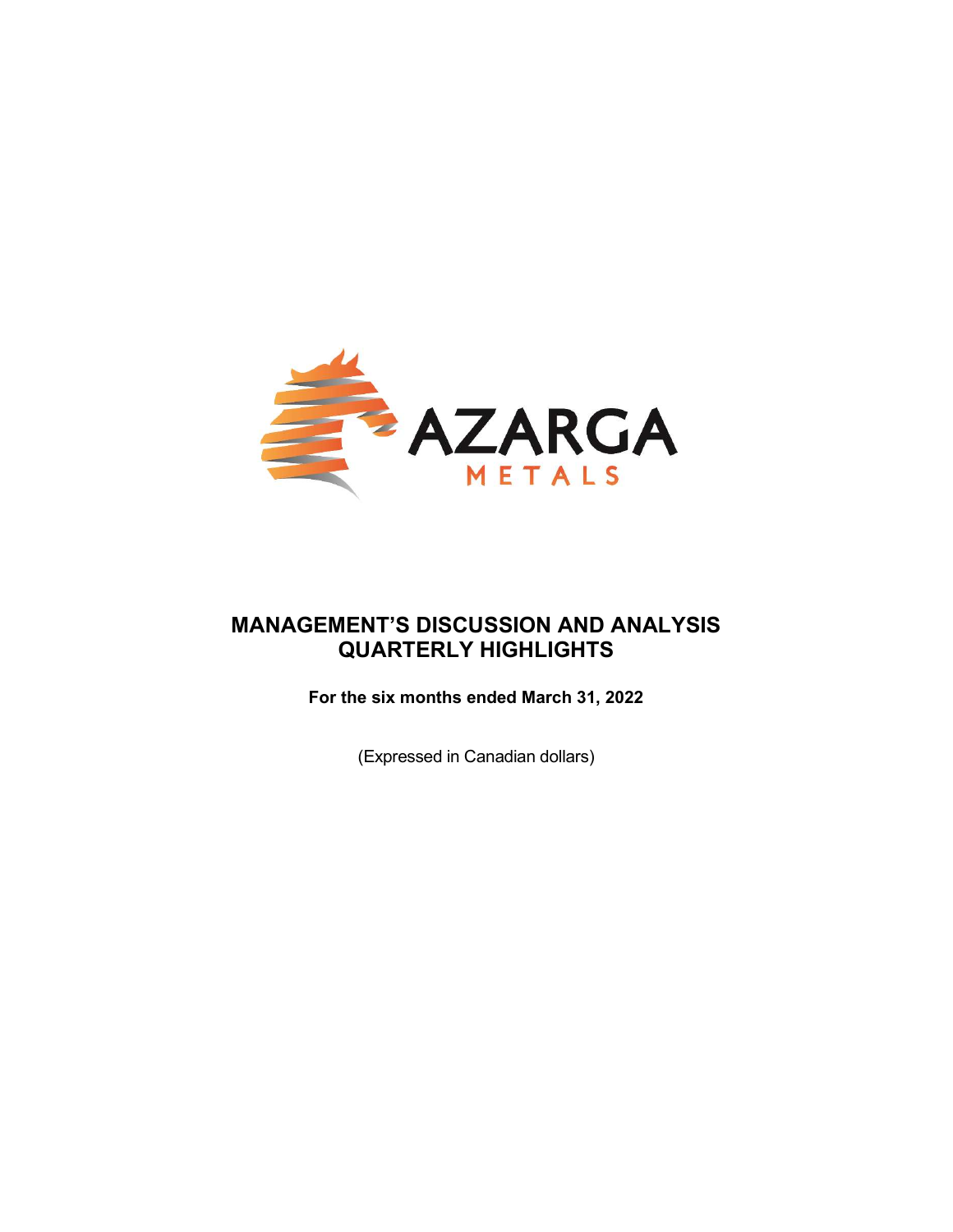The following is management's discussion and analysis – quarterly highlights ("MD&A") of the results of operations and financial condition of Azarga Metals Corp. (the "Company" or "Azarga") for the six months ended March 31, 2022 and up to the date of this MD&A, and has been prepared to provide material updates to the business operations, financial condition, liquidity and capital resources of the Company since its last management's discussion and analysis for the fiscal year ended September 30, 2021 (the "Annual MD&A").

This MD&A should be read in conjunction with the Annual MD&A and the audited consolidated financial statements for the year ended September 30, 2021, together with the notes thereto, and the accompanying unaudited condensed consolidated interim financial statements and related notes thereto for the six months ended March 31, 2022 (the "Financial Report").

All financial information in this MD&A is derived from the Company's financial statements prepared in accordance with International Financial Reporting Standards ("IFRS") and all dollar amounts are expressed in Canadian dollars unless otherwise indicated.

The effective date of this MD&A is May 30, 2022.

## Description of the Business

Azarga is a publicly traded company incorporated under the laws of the Province of British Columbia. The Company's shares are listed on the TSX Venture Exchange ("TSX-V") and trade under the symbol AZR.

The Company is engaged in the exploration and, if warranted, development of mineral resource projects. The Company is considered to be in the exploration stage as it has not placed any of its exploration and evaluation assets into production nor has it generated any revenues from operations.

## Quarterly Highlights

During the six months ended March 31, 2022, and to the date of this MD&A, the Company completed the following:

- In December 2021, the Company completed the acquisition of the Marg Copper project located in the Yukon Territory of Canada.
- In May 2022, the Company executed a definitive agreement with Baker Steel Resources Trust Ltd. ("BSRT") whereby BSRT agreed to convert the US\$3,500,000 convertible loan at a fixed Canadian dollar equivalent value of \$4,692,550, and a conversion price of \$0.10 per share, for a total issue of 46,925,500 common shares of the Company. BSRT also agreed to waive all accrued interest otherwise due under the convertible loan to the date of conversion. In exchange for converting the loan, the Company agreed to grant BSRT the option to acquire the Unkur project until December 31, 2023. Closing is subject to receipt of regulatory approval and standard closing conditions.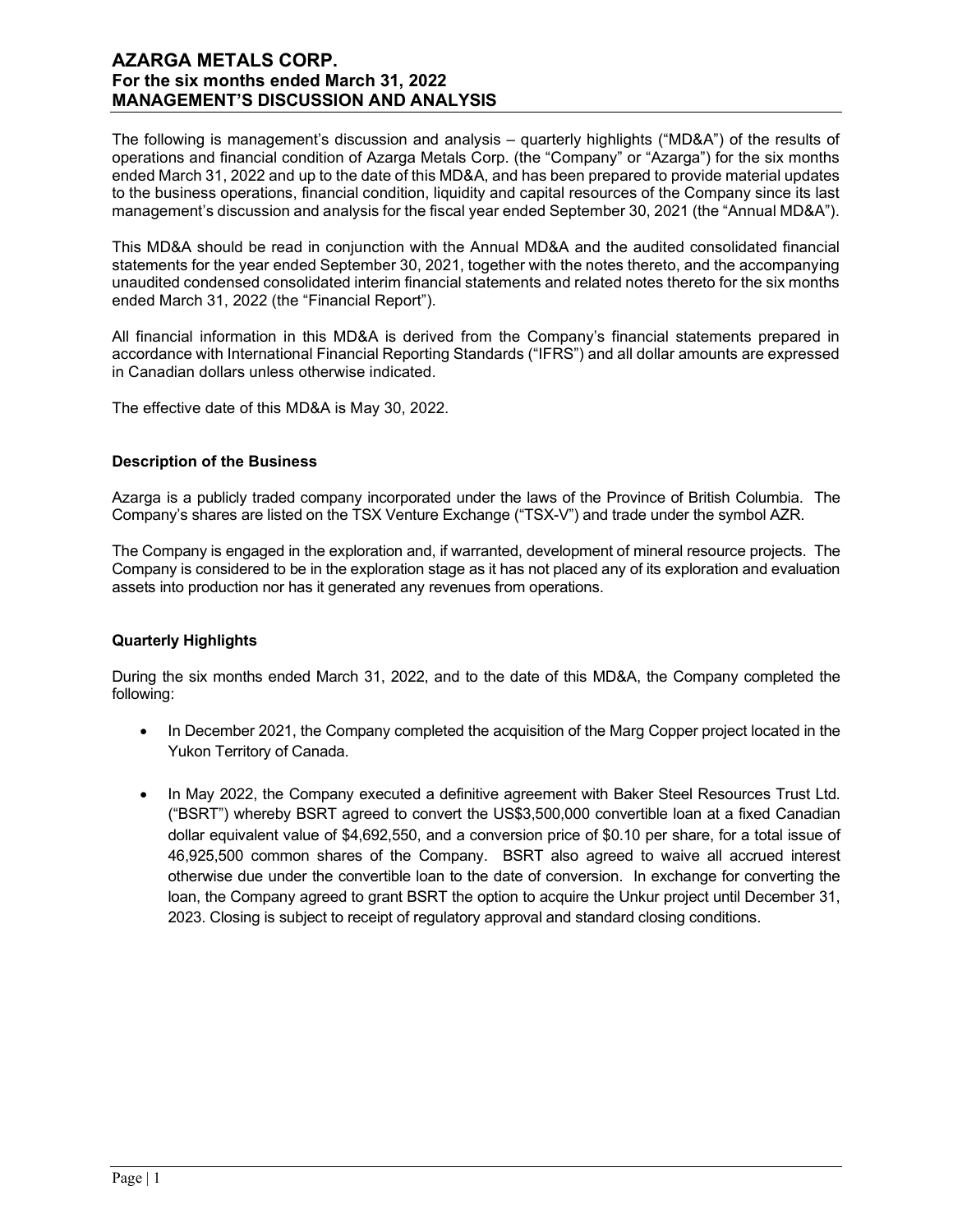## COVID-19

In March 2020, the World Health Organization declared COVID-19 a global pandemic. This contagious disease outbreak, which has continued to spread, has adversely affected workforces, economies, and financial markets globally. It is not possible for the Company to predict the duration or magnitude of the adverse impacts of the outbreak and its effects on the Company's business or ability to raise funds. To date, the COVID-19 pandemic has had a minimal affect on the Company's operations.

## Marg Copper Project, Yukon, Canada

#### **Acquisition**

In December 2021, the Company completed the acquisition of the Marg copper project, located in the Yukon Territory of Canada, from Golden Predator Mining Corp. ("Golden Predator").

As consideration, the Company paid Golden Predator a non-refundable deposit of \$50,000 in July 2021 on signing of a letter of intent and issued Golden Predator 5,219,985 common shares valued at \$313,199. The Company also paid a finder's fee to a third-party through the issuance of 447,761 common shares valued at \$26,866.

The Company is also obligated to pay Golden Predator \$200,000 on the first anniversary of closing and \$350,000 on the second anniversary of closing. These amounts have been accrued as part of the consideration payable for the Marg project.

Upon a final decision to mine by the Company, an additional payment of \$300,000 is due in cash or shares at Golden Predator's discretion.

Finder's fees between 5% and 7.5% are payable to a third-party upon payment of any future amounts to Golden Predator.

The Marg project is subject to a 1% net smelter return ("NSR") royalty to Golden Predator for all metals extracted from the Marg project. The Company has the option to buy back 100% of the NSR royalty for cash consideration of \$1,500,000.

#### Project

The Marg Project is an undeveloped volcanogenic massive sulphide ("VMS") deposit located in the Mayo Mining District in Central Yukon, approximately 40 kilometres east of Keno City (which itself is approximately 465 kilometres by road north of Whitehorse). The Marg Project claims are located within the First Nation of the Nacho Nyak Dun ("FNNND") traditional territory.

Due diligence conducted by Azarga highlights potential areas the Company will focus on initially to enhance the value of the Marg Project, including:

 Advancing metallurgical and mineralogical work – The Company believes that more appropriate and extensive metallurgical and mineralogical test work could deliver improved economic outcomes. The issue of lack of relevant metallurgical and mineralogical test work presented itself in the preliminary economic assessment ("PEA") with lower than typical recoveries assumed for similar mineralization styles (including very low assumed recoveries into concentrate for gold or silver).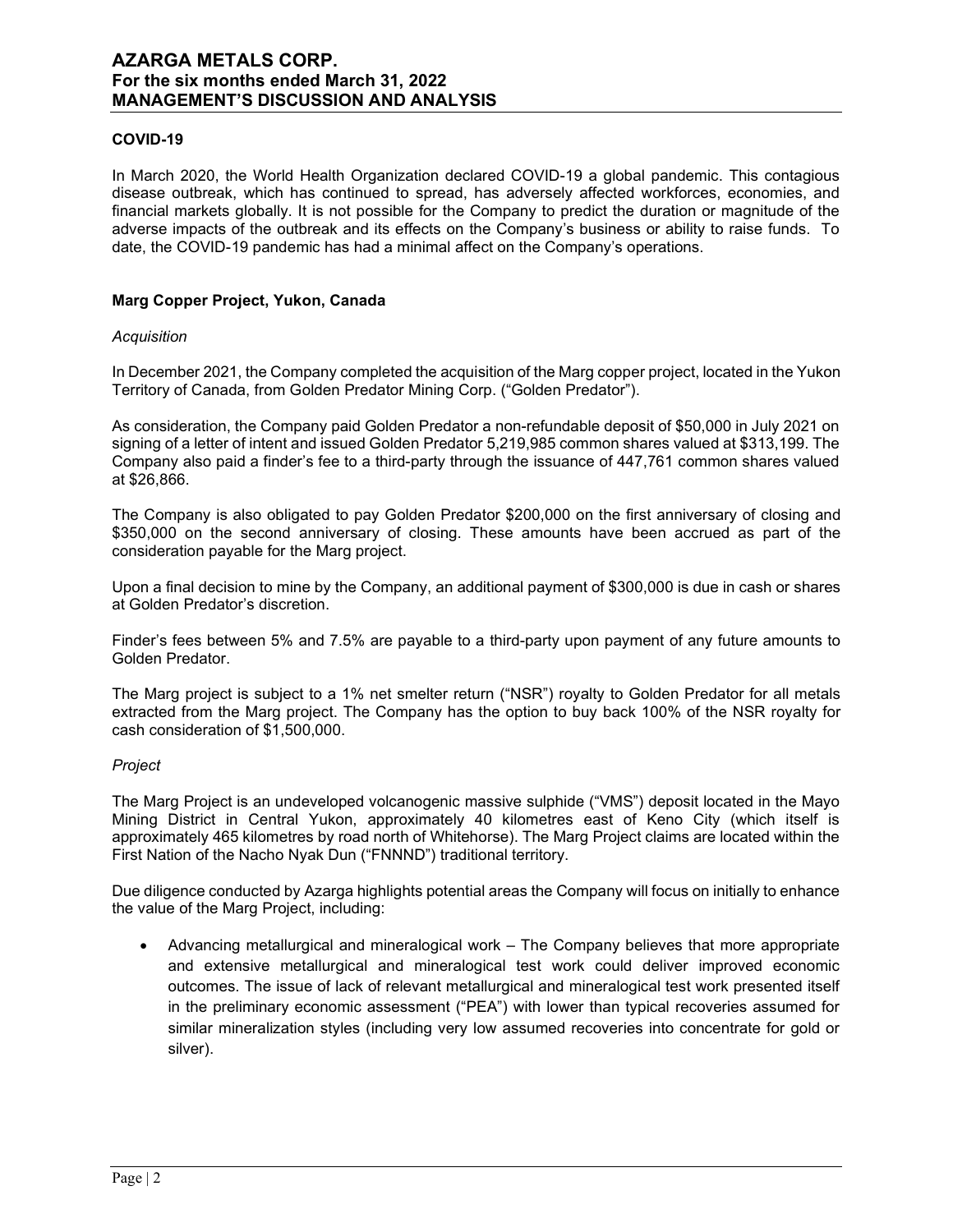- Analysis and interpretation of 2006 VTEM data (and surface geochemistry) The Company's analysis and interpretation of the VTEM Airborne ElectroMagnetic ("AEM") surveys completed in 2006 over high-priority felsic volcanics have not yet been adequately followed up with detailed additional ground geophysical surveys, soil sampling, geological mapping and/or drilling.
- Modern soil surveys have also outlined a number of excellent, untested, semi-coincident Ag-Pb-Hg-Ba-Mn-Sb-Tl anomalies ("VMS signature") locally coincident with untested strong VTEM AEM anomalies lying within highly prospective felsic volcanics. As a consequence, there remains considerable exploration upside with the potential to significantly expand the known base and precious metal inventory on the property.
- Analysis of the geological setting of the Marg VMS deposit along with its coincident AEM geophysical and surface geochemical attributes suggest strong potential for additional VMS deposits to occur at regular intervals along strike, especially in an area referred to as the Jane Mineral Occurrence (Yukon Minfile ID #13663 – located 7 kilometres along strike to the southwest of Marg – see Figure 1).
- Mineralized envelope extension and exploration Azarga believes there is strong potential to materially add to mineralization at the project. Firstly, at Marg itself, deeper drilling is recommended to explore the down-plunge, relatively sparsely drill-tested continuation of two massive sulphide lenses that constitute the bulk of the known Marg mineral resource. Secondly, proposed drilling within three target boxes located immediately northwest of the Marg deposit will be focused on coincident exceptionally strong Ag-Tl-Pb-Cu-Ba in soil anomalies, VTEM AEM conductors and a prospective rhyolite - black shale contact (possibly representing an assumed fold-repeated Marg VMS Horizon with similar geological-geophysical-geochemical attributes), all located within a few hundreds of metres northwest of the historic Marg deposit (Figure 1).
- Initial meetings with the FNNND resulted in a mutual understanding to work together to develop the Marg project with FNNND through cooperation in the spirit of respect, transparency, and partnership. The plan will provide a framework for prioritizing business and training opportunities for the FNNND.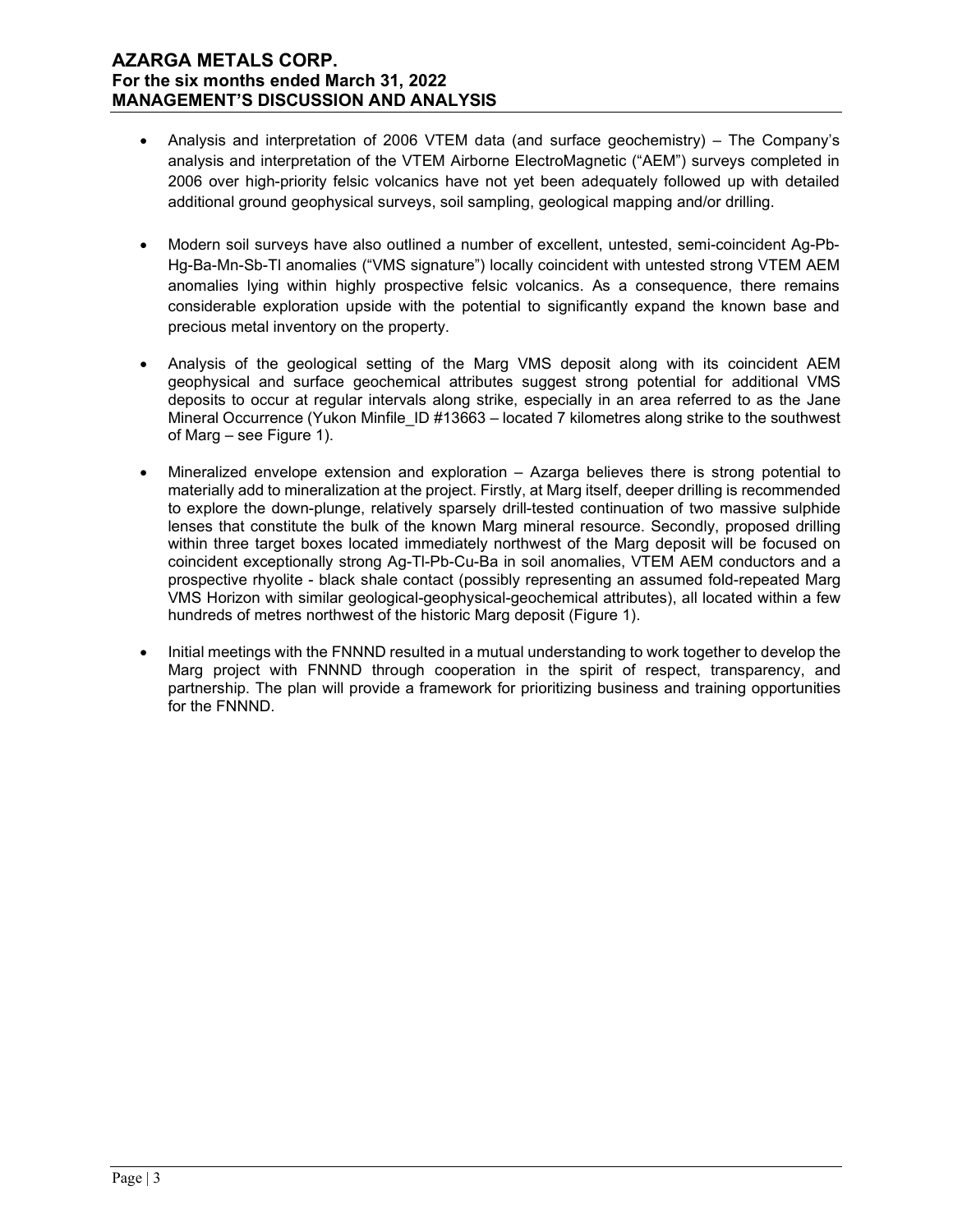



The most recent NI 43-101 Mineral Resource estimate for the Marg Project (Table 1) was completed for Revere Development Corp. by Mining Plus Canada Consulting Ltd. in 2016 and incorporated into a PEA for the project titled "Revere Development Corp, Marg Project Preliminary Economic Assessment, Technical Report, Yukon Canada" and dated August 31, 2016.

The mineral resource estimate in the 2016 PEA was prepared in accordance with NI 43-101 standards and is considered by Azarga management to have a high degree of reliability, however, the resource has not been verified by Azarga and is considered historical in nature. A qualified person representing Azarga has not done sufficient work to classify the historical estimate as a current mineral resource and Azarga is not treating it as a current mineral resource.

Table 1 – August 31, 2016 Historical Resource estimate for Marg Project at a 0.5% copper equivalent cut-off (combining high-grade and low-grade zones)<sup>1</sup>

| Category  | Tonnage (mt) Cu% |    | $Pb\%$ | Zn% | Aa a/t | Au g/t |
|-----------|------------------|----|--------|-----|--------|--------|
| Indicated | 3.1              | 15 | 20     | 3.8 | 48     | 0.76   |
| Inferred  | 6.1              |    |        | 3.4 | 44     | በ 74   |

Note: 1. Where CuEq% was calculated = Cu% + 0.28 Pb% + 0.32 Zn% + 0.39 Au g/t + 0.0055 Ag g/t, which was assessed based on the following metal price and recovery assumptions: Cu price of 2.5 US\$/lb and recovery of 80% (96.5% payable); Pb price of 0.8 US\$/lb and recovery of 70% (95% payable); Zn price of 0.8 US\$/lb and recovery of 90% (85% payable); Au price of 1100 US\$/oz and recovery of 50% (90% payable); and Ag price of 16 US\$/oz and recovery of 50% (90% payable).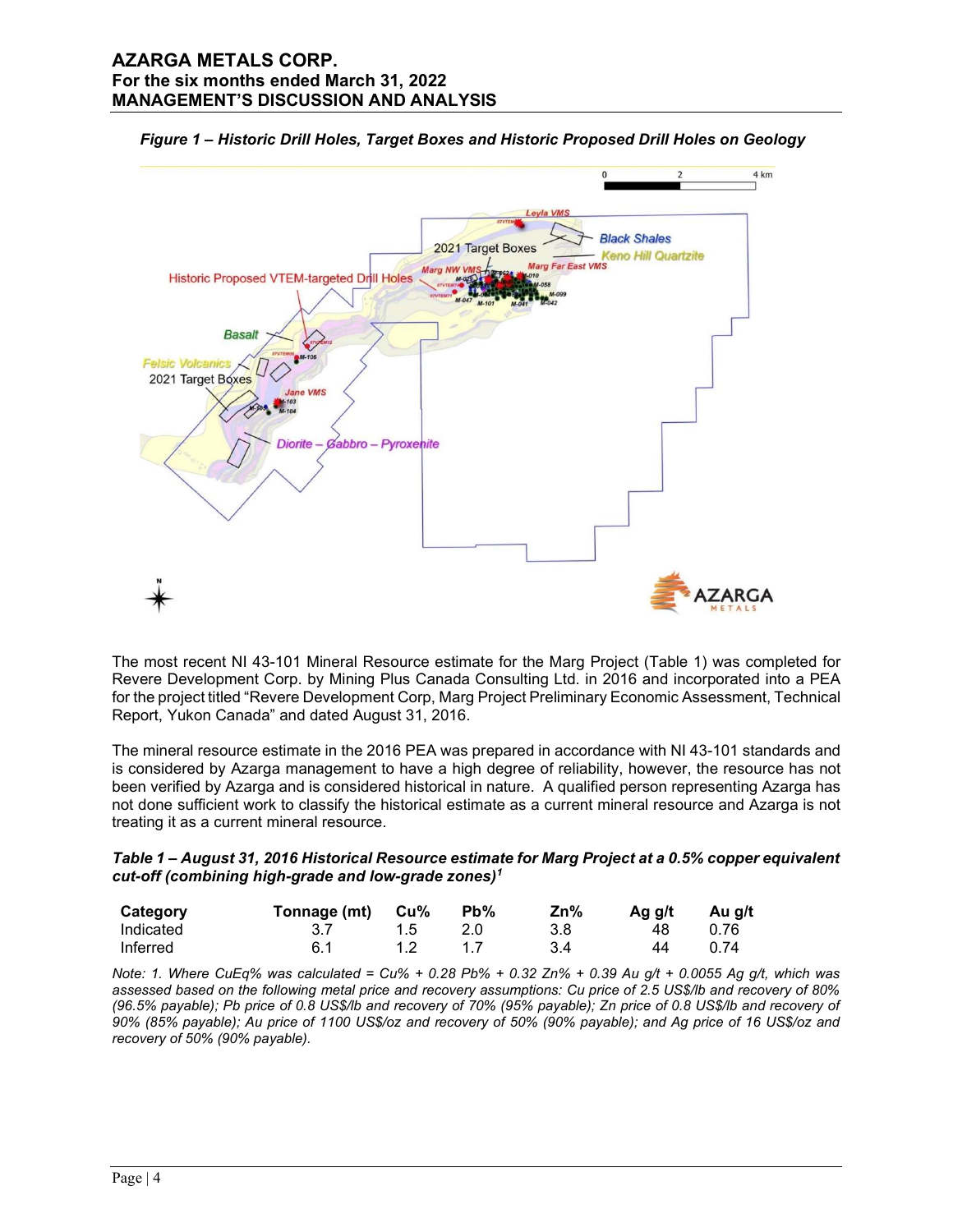## Unkur Copper-Silver Project, eastern Russia

In early 2022, countries around the world imposed a number of sanctions on Russia in response to its invasion of Ukraine. These sanctions included, but wee not limited to, removing certain Russian banks from the Society for Worldwide Interbank Financial Telecommunication ("SWIFT") messaging system, which may affect the Company's ability to fund its operations in Russia. The Company has some cash reserves in Russia, but prolonged sanctions may impact the Company's ability to send additional cash to fund operations in Russia, and specifically its ability to maintain the Unkur license in good standing.

During the six months ended March 31, 2022, the Company determined that these events cast significant uncertainty over the Company's Russian operations and accordingly, the Company recorded an impairment of exploration and evaluation assets of \$8,012,117 on the Unkur project.

In exchange for BSRT agreeing to convert the outstanding convertible loan, the Company agreed to grant BSRT the option to acquire the Unkur project (the "Unkur Option") until December 31, 2023 (the "Option Period"), after which the Unkur Option will automatically expire. The Company will use its best efforts, while recognizing that sanctions and other force majeure circumstances may prevent these efforts, to maintain the corporate existence of its subsidiaries and its licences, including the Unkur project, on a care and maintenance basis during the Option Period. If the Unkur Option is exercised by BSRT and the Unkur project is subsequently sold to a non-sanctioned arms-length third party within 2 years of the date of the exercise of the Unkur Option by BSRT, proceeds from the sale of the Unkur project will be shared between the Company and BSRT based on an agreed upon formula. During the Option Period, the Company will grant BSRT a right of first refusal to match any third-party offer received by the Company for the Unkur project. The parties have also agreed to use reasonable efforts to work together during the Option Period to find potential buyers for the Unkur project. Closing of the Unkur Option is subject to receipt of regulatory approval and standard closing conditions.

#### Qualified Person

James Pickell, P.Geo., a consultant to Azarga and a Qualified Person as defined by NI 43-101, has reviewed and approved the exploration information and resource disclosures contained in this MD&A.

## **Trends**

The Company is an exploration company. At this time, issues of seasonality or market fluctuations have had a minor impact on the expenditure patterns. The Company expenses its exploration, project investigation and general and administration costs, and these amounts are included in the net income (loss) for each quarter. The Company's treasury, in part, determines the levels of exploration.

The level of the Company's exploration and evaluation expenditures is largely determined by the strength of resource capital and commodity markets and its ability to obtain investor support for its projects.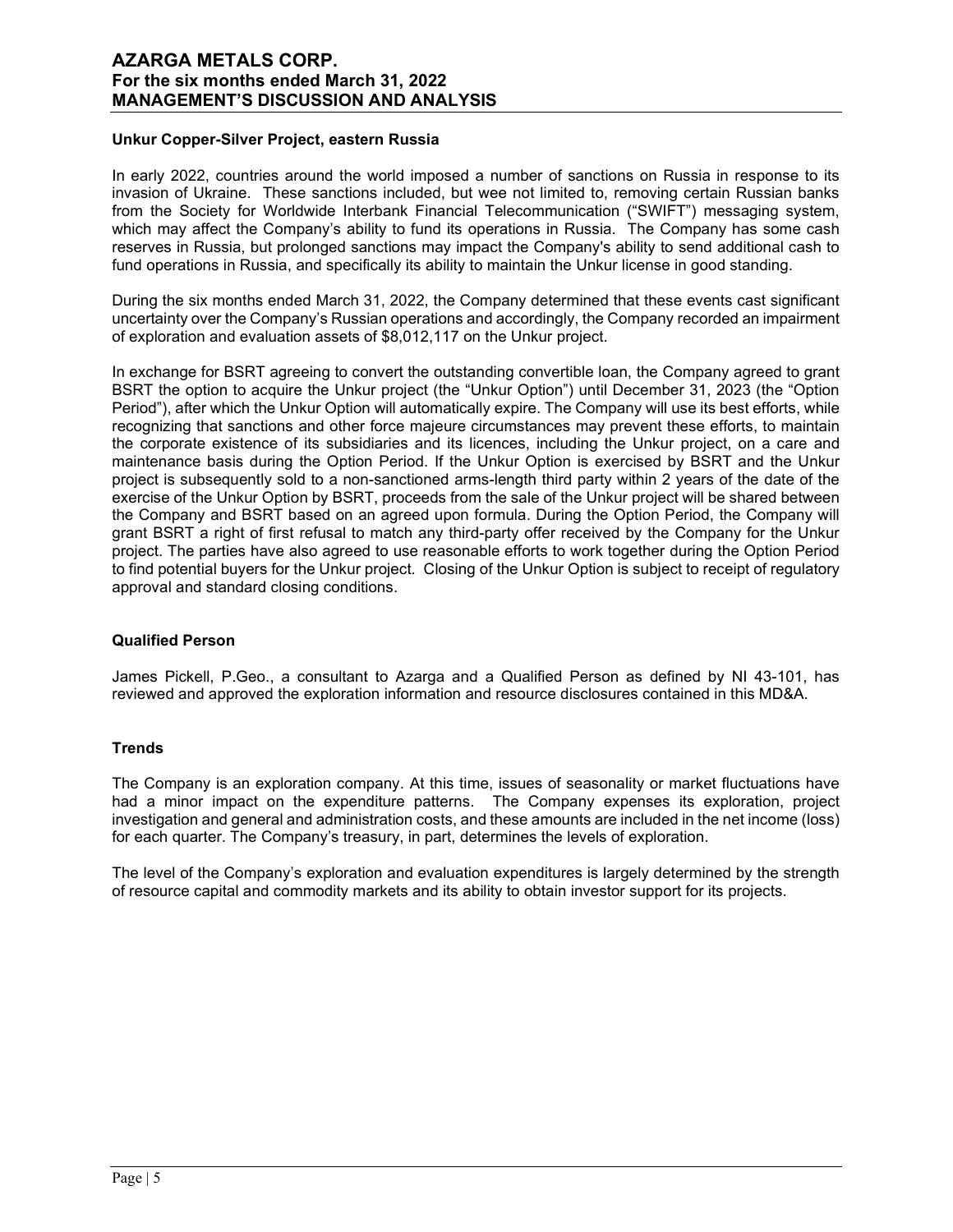### Financial Condition and Results of Operations – six months ended March 31, 2022

The Company began the current fiscal period with cash of \$862,851. During the six months ended March 31, 2022, the Company spent \$434,108 on operating activities, net of working capital changes, to end at March 31, 2022 with a cash balance of \$428,743.

The loss and comprehensive loss for the six months ended March 31, 2022 was \$8,867,580 compared to \$880,459 for the six months ended March 31, 2021.

The significant changes between the current period and the comparative period are discussed below.

Consulting fees totalled \$182,528 (2021 - \$128,525) for the six months ended March 31, 2022 and relate to fees paid to the Company's management team. The current period increase pertains to the hiring of a new Chief Executive Officer in April 2021.

Exploration and evaluation expenditures for the six months ended March 31, 2022 totalled \$101,282 (2021 – \$196,913) and relate to the Company's Russian operations. The current period decrease relates to the Company reducing expenditues in Russia to a care and maintenance basis. The Company is now focused on its recently acquired Marg project in Canada.

Professional fees for the six months ended March 31, 2022 totalled \$139,631 (2021 – \$28,109) and primarily relate to legal fees incurred in connection to the acquisition of the Marg project.

Share-based compensation expense was \$61,378 (2021 - \$Nil) and relates to stock options that vested during the period.

During the six months ended March 31, 2022, the Company determined that these events cast significant uncertainty over the Company's Russian operations and accordingly, the Company recorded an impairment of exploration and evaluation assets of \$8,012,117 on the Unkur project.

#### Liquidity and Capital Resources

As at March 31, 2022, the Company had a working capital deficit of \$5,240,486, which amount includes the convertible loan of \$4,646,976 to be settled in common shares of the Company (described above). The Company needs to complete a financing in order to complete its strategic objectives and continue as a going concern. While the Company has been successful in the past in obtaining financing, there is no assurance that it will be able to obtain adequate financing in the future or that such financing will be on terms acceptable to the Company. These material uncertainties may cast significant doubt upon the Company's ability to continue as a going concern.

#### Related Party Transactions

The Company had no other related party transactions other than those incurred in the normal course of business as disclosed in the Financial Report.

#### Additional Disclosure for Venture Issuers without Significant Revenue

The components of exploration and evaluation assets are described in Note 7 to the Financial Report.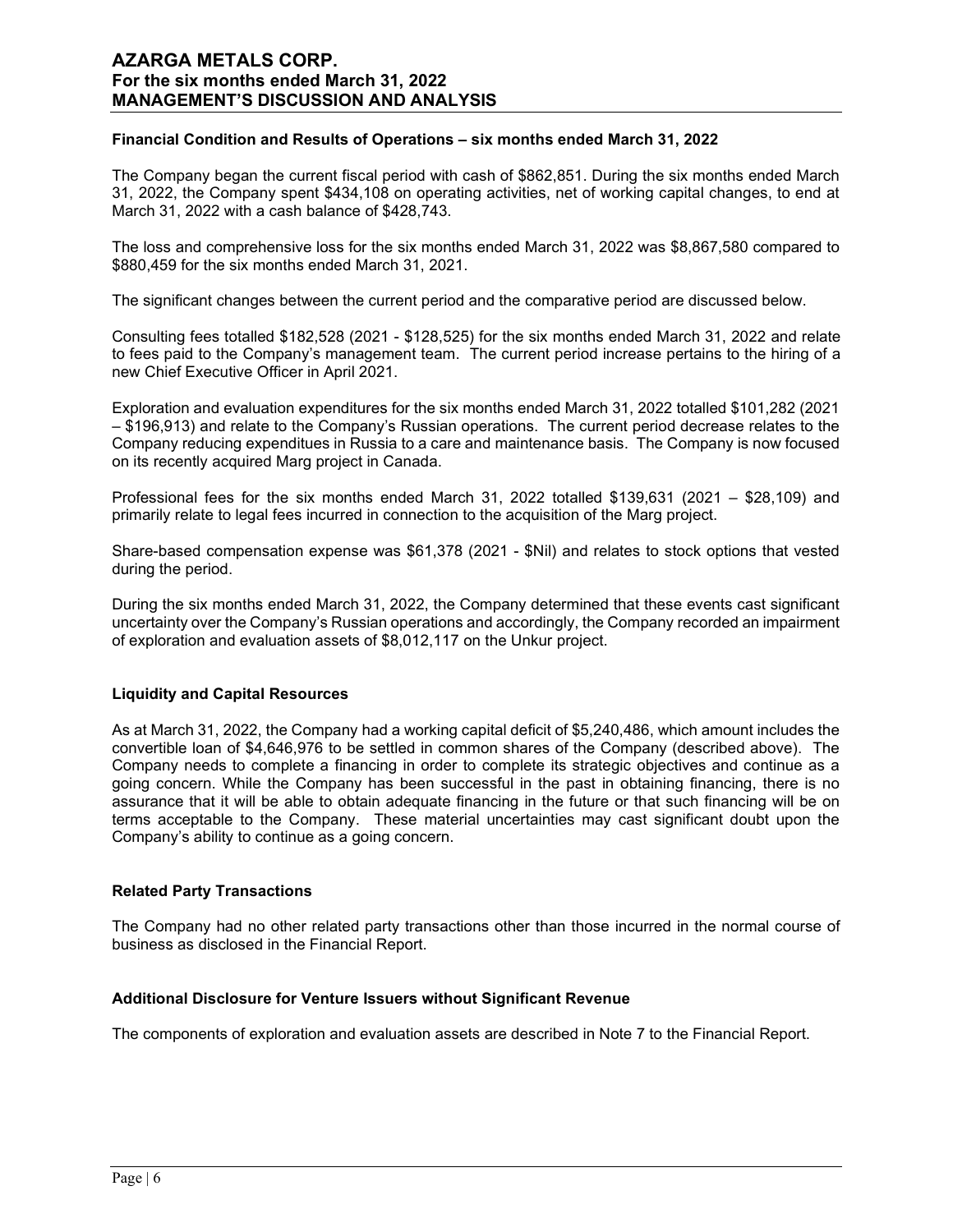## Outstanding Share Data as at the date of this MD&A

|                                     | Common<br><b>Shares Issued</b><br>and<br><b>Outstanding</b> | <b>Share</b><br><b>Purchase</b><br><b>Warrants</b> | <b>Stock</b><br><b>Options</b> |
|-------------------------------------|-------------------------------------------------------------|----------------------------------------------------|--------------------------------|
| Balance as at March 31, 2022        | 130,503,915                                                 | 32,047,375                                         | 7,660,000                      |
| <b>Options granted</b>              | -                                                           | ۰                                                  | 4,500,000                      |
| <b>Options expired</b>              | -                                                           | $\overline{\phantom{a}}$                           | (225,000)                      |
| Balance as at the date of this MD&A | 130,503,915                                                 | 32,047,375                                         | 11,935,000                     |

Authorized: an unlimited number of common shares without par value

## Cautionary Note Regarding Forward-looking Statements

This MD&A may include or incorporate by reference certain statements or disclosures that constitute "forward-looking information" under applicable securities laws. All information, other than statements of historical fact, included or incorporated by reference in this MD&A that address activities, events or developments that Azarga or its management expects or anticipates will or may occur in the future constitute forward-looking information. Forward-looking information is provided through statements that are not historical facts and are generally, but not always, identified by the words "expects", "plans", "anticipates", "believes", "intends", "estimates", "projects", "potential" and similar expressions, or that events or conditions "will", "would", "may", "could" or "should" occur or continue. These forward-looking statements are based on certain assumptions and analyses made by Azarga and its management in light of its experience and its perception of historical trends, current conditions and expected future developments, as well as other factors it believes are appropriate in the circumstances.

Although Azarga believes such forward-looking information and the expectations expressed in them are based on reasonable assumptions, investors are cautioned that any such information and statements are not guarantees of future realities and actual realities or developments may differ materially from those projected in forward-looking information and statements. Whether actual results will conform to the expectations of Azarga is subject to a number of risks and uncertainties, including those risk factors discussed under "Risk Management" in the above documents incorporated herein by reference. In particular, if any of the risk factors materialize, the expectations, and the predictions based on them, of Azarga may need to be re-evaluated. Consequently, all of the forward-looking information in this MD&A and the documents incorporated herein by reference is expressly qualified by these cautionary statements and other cautionary statements or factors contained herein or in documents incorporated by reference herein, and there can be no assurance that the actual results or developments anticipated by Azarga will be realized or, even if substantially realized, that they will have the expected consequences for Azarga.

Forward-looking statements are based on the beliefs, estimates and opinions of Azarga's management on the date the statements are made. Unless otherwise required by law, Azarga expressly disclaims any intention and assumes no obligation to update or revise any forward-looking statements in the event that management's beliefs, estimates or opinions, or other factors, should change, whether as a result of new information, future events or otherwise, and Azarga does not have any policies or procedures in place concerning the updating of forward-looking information other than those required under applicable securities laws. Accordingly, readers should not place undue reliance on forward-looking statements or forward-looking information.